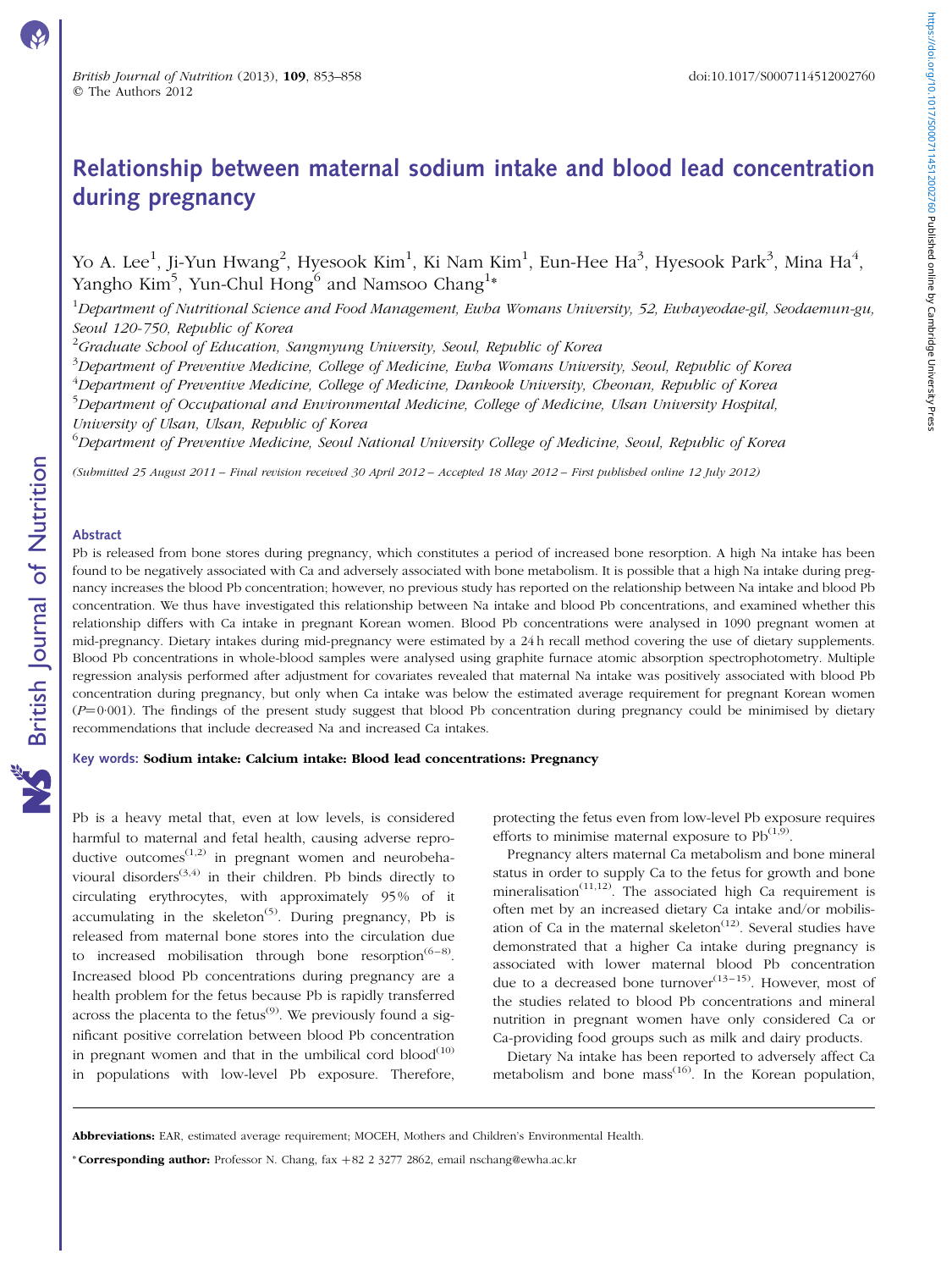https://doi.org/10.1017/S0007114512002760 Published online by Cambridge University Press https://doi.org/10.1017/S0007114512002760 Published online by Cambridge University Press

the intake of dietary Na is 2·5 times higher than the adequate intake, while that of Ca is only 65 % of the estimated average requirement (EAR)<sup>(17)</sup>. Ritchie et  $al$ <sup>(18)</sup> demonstrated that dietary Na intake is positively associated with urinary Ca excretion during pregnancy. The enhancement of Ca excretion induced by a high salt intake is associated with elevated markers of bone resorption, suggesting that increased urinary Ca excretion due to increased dietary salt intake has an adverse effect on bone mineralisation<sup>(19)</sup>. Experimental animal studies have shown that high Na leads to a decrease in bone mineral content, especially when dietary Ca intake is  $\text{low}^{(20,21)}$ . Thus, it is possible that combining a high Na intake with a low Ca intake during pregnancy could increase blood Pb concentration by increasing bone turnover. Therefore, the present study investigated the relationship between dietary Na intake and blood Pb concentration in pregnant Korean women, and examined whether this relationship differs with Ca intake.

# Subjects and methods

# Study subjects

The subjects of the present study participated in the Mothers and Children's Environmental Health (MOCEH) study, which is a multi-centre (Seoul, Ulsan and Cheonan) birth cohort study in South Korea. The present study was conducted according to the guidelines laid down in the Declaration of Helsinki, and all subjects provided a written informed consent. The study was reviewed and approved by the three institutional review boards at the Ewha Womans University School of Medicine, Dankook University Hospital and Ulsan University Hospital, and it has been described in detail elsewhere<sup> $(22)$ </sup>. Of a total of 1824 women who participated in the MOCEH study between August 2006 and October 2011, we excluded thirty-one women who were pregnant with twins, thirteen with congenital anomaly, twenty-four with spontaneous abortion, three with intra-uterine growth retardation and thirty-nine with pregnancy complications (hypertension and/or diabetes). Of the 1714 pregnant women, we excluded 112 without blood Pb concentrations and 189 whose dietary intake data were not collected and 168 without gestational age at blood sampling. Blood Pb follows a U-shaped pattern during pregnancy<sup>(9)</sup>, and hence we excluded a further  $155$ women with a gestational age at blood collection of  $\leq$  12 or .30 weeks. Therefore, 1090 subjects were finally included in the analysis performed in the present study. Pre-pregnancy BMI was calculated using the self-reported height and weight. Using a structured questionnaire, trained personnel interviewed the participants to obtain demographic and socioeconomic data and information on health-related behaviours.

### Dietary assessment

Dietary intake data for 1 d before blood sampling were obtained by well-trained dietary interviewers using 24 h recall. Dietary intakes were analysed using a computerised nutrient-intake assessment software program (CAN-Pro 3.0; Korean Nutrition Society). Information on self-reported supplement use was

obtained by asking about the type (vitamins, minerals and others) and brand name of supplements, and the amounts and frequencies of their use. The total intake of each nutrient was calculated by adding the amounts from all supplements to the dietary intake. Ca intake data, including supplements, were compared with the EAR of the Korean Dietary Reference Intake $^{(23)}$ .

# Blood lead concentration

Maternal blood samples were drawn after a 12 h overnight fast by a trained technician or nurse using standard venepuncture. The whole-blood samples were stored at  $-70^{\circ}$ C until analysis. The samples were diluted to 1:20 with a matrix modifier  $(0.2\%$  HNO<sub>3</sub>,  $0.5\%$  Triton X-100 and  $0.2\%$  ammonium phosphate), and were transferred to pyrolytic-coated partitioned tubes. Pb concentrations in the whole-blood samples were analysed using graphite furnace atomic absorption spectrophotometry (AAnalyst HCA 800; Perkin Elmer) in a biorepository centre at the Blood Bank Laboratory of the NeoDIN Medical Institute. The limit of detection for Pb in the whole blood was  $1.2 \mu\text{g/l}$ .

#### Statistical analysis

Statistical analyses were performed using the SPSS statistical package (version 12.0; SPSS). Blood Pb concentrations and dietary Na intakes of the subjects were log-transformed in order to normalise the distributions. Data are expressed as means and standard deviations (for continuous variables) or as numbers and percentages (for categorical variables). Multiple regression analysis was used to examine the relationship between Na and Ca intake and blood Pb concentration after controlling for potential confounders, including maternal age (continuous variable), pre-pregnancy BMI (continuous variable), maternal education (less than high school/high school, college, or university or higher education) and gestational age at the time of blood collection (continuous variable). Whether the relationship between dietary Na intake and blood Pb concentration at mid-pregnancy differs with Ca intake was tested in the multiple regression analysis after controlling for potential confounders. Differences were considered significant at the 5 % level.

# Results

Our subjects were aged 30·1 (SD 3·6) years, and pre-pregnancy BMI was  $21·5$  (sp  $3·3$ ) kg/m<sup>2</sup> ([Table 1](#page-2-0)). Approximately,  $52·8%$ of the subjects had a university or higher education, and 86·2 % of them were passive smokers. The average total Ca intake was 593·0 (SD 335·4) mg/d, and approximately 22 % of the subjects took Ca supplements. The dietary Na intake was 4113·9 (SD 2456·9) mg/d. The whole-blood Pb concentration was 14 (sp  $\frac{6}{9}$   $\mu$ g/l, and the gestational age at blood sampling was 18<sup>.9</sup> (sp 3<sup>.8</sup>) weeks.

As indicated in [Table 2](#page-3-0), multiple regression analysis performed after adjustment for maternal age, pre-pregnancy BMI, total energy intake, use of Ca supplement, urinary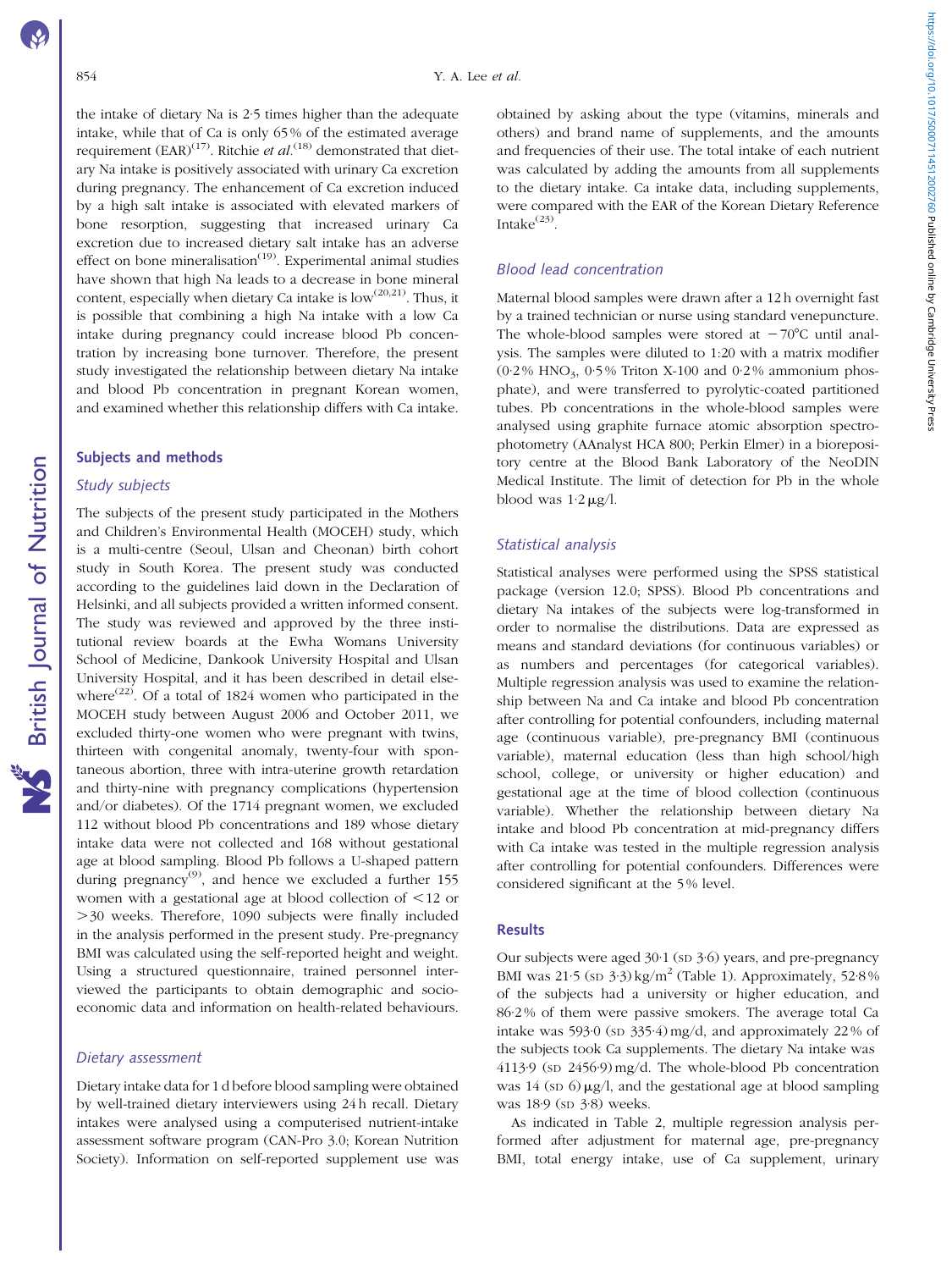<span id="page-2-0"></span>Table 1. General characteristics, dietary intake and blood lead concentrations at mid-pregnancy in Korean pregnant women

| (Mean values and standard deviations; number of participants and percentages) |  |
|-------------------------------------------------------------------------------|--|
|-------------------------------------------------------------------------------|--|

|                                                         | Total subjects (n) | Mean             | SD              |
|---------------------------------------------------------|--------------------|------------------|-----------------|
| Characteristics                                         |                    |                  |                 |
| Age (years)                                             | 1082               | $30-1$           | 3.6             |
| Height (cm)                                             | 1020               | 161.2            | 4.8             |
| Pre-pregnancy weight (kg)                               | 1071<br>1015       | $55-8$           | 8.9             |
| Pre-pregnancy BMI (kg/m <sup>2</sup> )<br>Local centres | 1090               | 21.5             | 3.3             |
| Seoul                                                   |                    |                  |                 |
| n                                                       |                    | 287              |                 |
| $\%$                                                    |                    | 26.3             |                 |
| Ulsan                                                   |                    |                  |                 |
| n                                                       |                    | 435              |                 |
| $\%$<br>Cheonan                                         |                    | 39.9             |                 |
| n                                                       |                    | 368              |                 |
| $\%$                                                    |                    | 33.8             |                 |
| Education                                               | 1034               |                  |                 |
| Less than high school/high school                       |                    |                  |                 |
| n                                                       |                    | 284              |                 |
| $\%$                                                    |                    | 27.5             |                 |
| College                                                 |                    | 204              |                 |
| n<br>%                                                  |                    | $19-7$           |                 |
| University or higher education                          |                    |                  |                 |
| n                                                       |                    | 546              |                 |
| %                                                       |                    | 52.8             |                 |
| Monthly household income                                | 1019               |                  |                 |
| $<$ \$2000                                              |                    |                  |                 |
| n<br>$\%$                                               |                    | 283<br>27.8      |                 |
| \$2000-4000                                             |                    |                  |                 |
| n                                                       |                    | 546              |                 |
| $\%$                                                    |                    | $53-6$           |                 |
| $>$ \$4000                                              |                    |                  |                 |
| n                                                       |                    | 190              |                 |
| %                                                       |                    | $18-6$           |                 |
| Passive smokers<br>Yes                                  | 999                |                  |                 |
| n                                                       |                    | 861              |                 |
| $\%$                                                    |                    | $86-2$           |                 |
| No                                                      |                    |                  |                 |
| n                                                       |                    | 138              |                 |
| %                                                       |                    | $13-8$           |                 |
| Dietary nutrient intake                                 | 1090               |                  |                 |
| Energy (kcal/d)<br>Energy (kJ/d)                        |                    | 1829.2<br>7653.4 | 492.1<br>2058-9 |
| Carbohydrate (% energy)                                 |                    | $61-4$           | $10-1$          |
| Protein (% energy)                                      |                    | $15-5$           | 3.6             |
| Fat (% energy)                                          |                    | 23.9             | $8-0$           |
| Total Ca (mg/d)                                         |                    | 593.0            | 335.4           |
| Na (mg/d)                                               |                    | 4113.9           | 2456.9          |
| Ca supplement users                                     | 1090               |                  |                 |
| n<br>$\%$                                               |                    | 240<br>22.0      |                 |
| Blood Pb concentrations $(\mu g/l)$                     | 1090               | 13.9             | 6.3             |
| Gestational age at blood sampling (weeks)               | 1090               | 18.9             | 3.8             |
| Urinary cotinine concentration $(\mu g/g)$ creatinine)  | 1030               | 40.9             | 287.3           |

cotinine concentration, gestational age at blood collection and local centres showed that dietary Ca intake was inversely, but not significantly  $(P=0.120)$ , associated with blood Pb concentration, whereas dietary Na intake was positively associated with blood Pb concentration  $(P=0.016)$ . However, when Ca intake was dichotomised at the EAR for pregnant women (840 mg/d), dietary Na intake was positively and significantly associated with blood Pb level only among women with low dietary Ca intake  $(P=0.001)$  ([Table 3](#page-3-0)).

# **Discussion**

Bone resorption is significantly higher during pregnancy than before pregnancy<sup>(24)</sup>, and blood Pb concentration is known to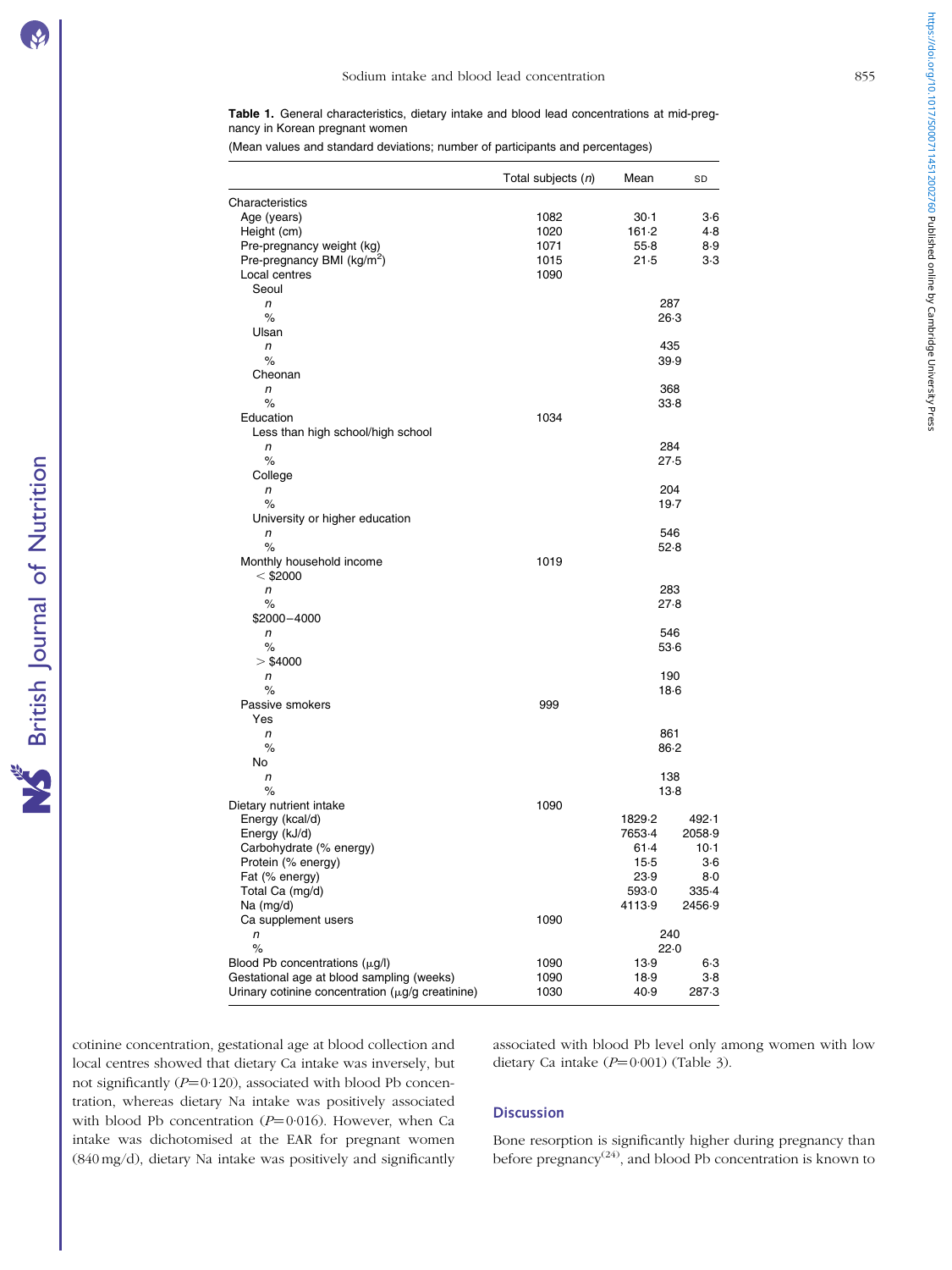https://doi.org/10.1017/S0007114512002760 Published online by Cambridge University Press https://doi.org/10.1017/S0007114512002760 Published online by Cambridge University Press

<span id="page-3-0"></span>Table 2. Coefficients from multiple regression analysis between dietary sodium intake and total calcium intake, and blood lead concentration at mid-pregnancy\*

 $\beta$  Coefficients with their standard errors)

|                              |                   | Blood Pb concentration at<br>mid-pregnancy |                |  |
|------------------------------|-------------------|--------------------------------------------|----------------|--|
|                              | В                 | SE                                         |                |  |
| Na intake<br>Total Ca intake | 0.089<br>$-0.050$ | 0.037<br>0.032                             | 0.016<br>0.120 |  |

\* Blood Pb concentration, and dietary Ca and Na intakes were log-transformed and adjusted for maternal age, pre-pregnancy BMI, total energy intake, use of Ca supplements, urinary cotinine concentration, gestational age at blood collection and local centres.

increase during periods of bone resorption such as pregnancy and lactation<sup> $(6,9)$ </sup>. Many researchers have demonstrated that even a low concentration of Pb can have adverse effects on fetal growth and development<sup> $(1,3,25)$ </sup>, which makes it important to identify factors that influence bone resorption in pregnancy. Studies of the effects of dietary nutrient intake on bone metabolism have focused on Ca as the major element contributing to bone mass(16,26). However, other nutrients, including Na, also have been reported to affect Ca metabolism<sup>(27)</sup>. Several investigators have demonstrated that dietary Na intake affects Ca excretion independently of other dietary factors, and have suggested that a Na intake within the range for a normal diet is an important determinant of bone Ca  $loss^{(18,28)}$ . Sekine et  $al^{(29)}$  reported that dietary Na intake is inversely related to the change in bone mass during pregnancy and postpartum periods in healthy women. These results suggest that a high Na intake could enhance blood Pb concentration during pregnancy by increasing bone resorption.

During pregnancy, maternal Ca requirement increases due to the growing fetus, and the associated responses include increased Ca absorption and/or bone turnover, and reduced Ca excretion<sup>(12,24)</sup>. Aguado *et al.*<sup>(30)</sup> reported that bone mineral density is lower in pregnant women with a low Ca intake. When maternal Ca is insufficient, bone demineralisation may occur due to Ca homeostasis, which leads to an

Table 3. Coefficients from multiple regression analysis between dietary sodium intake and blood lead concentration at mid-pregnancy according to total calcium status\* ( $\beta$  Coefficients with their standard errors)

|                                               | Blood Pb concentration at<br>mid-pregnancy* |                   |                |                |  |
|-----------------------------------------------|---------------------------------------------|-------------------|----------------|----------------|--|
|                                               |                                             | Dietary Na intake |                |                |  |
|                                               | n                                           | R                 | SE             |                |  |
| Total Ca intake<br>Less than EAR<br>Above EAR | 751<br>233                                  | 0.141<br>$-0.010$ | 0.043<br>0.075 | 0.001<br>0.894 |  |

EAR, estimated average requirement.

\* Blood Pb concentration and dietary Na intakes were log-transformed and adjusted for maternal age, pre-pregnancy BMI, total energy intake, use of Ca supplements, urinary cotinine concentration, gestational age at blood collection and local centres.

increased blood Pb concentration<sup>(9)</sup>. However, in the present study, we found no association between Ca intake and blood Pb concentration. Approximately 74 % of our subjects did not meet the EAR for Ca intake during pregnancy (840 mg/d), whereas the mean dietary Na intake was 4113·9 mg/d, which is more than 2.7 times the adequate intake. Carbone et  $al^{(31)}$ . suggested that populations that consume lower amounts of Ca are the most sensitive to the effects of Na-induced bone resorption. Thus, in the present study subjects, dietary Na intake may be more relevant than Ca intake for determining bone resorption and the subsequent increase in blood Pb concentration during pregnancy.

We found a positive association between dietary Na intake and blood Pb concentration at mid-pregnancy, but this disappeared for high total Ca intakes  $(\geq 840 \text{ mg/d})$ . This observation could indicate that Ca and Na share a common transport mechanism in the kidney, and so when Ca intake is low, it is Na rather than Ca that plays a major role in determining how much Ca is excreted<sup>(32,33)</sup>. Several studies have found that the modulating effects of Na excretion on Ca excretion were more sensitive with a lower Ca intake<sup>(25,34)</sup>. Ilich et  $al^{(35)}$  reported that adequate Ca intake appears to alleviate the deleterious effects of salt intake on bone metabolism. An animal experimental study has shown that a high salt intake leads to a decrease in bone mineral density in rats fed a low-Ca diet<sup>(20)</sup>. Pb is released from bone stores into the circulation during periods of bone resorption, such as pregnancy<sup>(36,37)</sup>. An increased blood Pb concentration can have demonstrable adverse effects on fetal growth, including cognitive and behaviour development<sup>(3,25,38)</sup>, making it important to minimise the blood Pb concentration during pregnancy. Considering that maternal Na intake may be a major factor influencing the blood Pb concentration via increased bone mineralisation, an adequate Ca intake in pregnant women could negate the positive relationship between dietary Na intake and blood Pb concentration.

The present study was subject to a few limitations. First, we did not measure bone mineral density. This is usually achieved using dual-energy X-ray absorptiometry, but this method is unsuitable for application to pregnant women. Second, a 24h recall method might not be sufficient to assess the usual daily intake due to large intra-individual variabilities in food and nutrient intakes. However, possible bias was minimised by employing trained dietitians using standard protocols in order to help the subjects reflect on their daily diet. There is also a report available from a study which was conducted as a part of the Korea National Health and Nutrition Examination Survey in  $2009^{(39)}$ . This report has shown that the values for total energy and other nutrients, obtained from each interview, were not much different; 1·1 % for energy and 0·84 % for Na intake, from an additional 1 d, 24 h dietary recall to an original 1 d dietary interview. Third, we did not consider the potential effects of the overall diet or other minerals which also have been linked to bone health. We tried to analyse whether other minerals such as K and Mg have any influences on the present data. For K, we found no relationship between maternal K intake and blood Pb concentration  $(r - 0.374, P=0.438)$  and for Mg, the database in CAN-Pro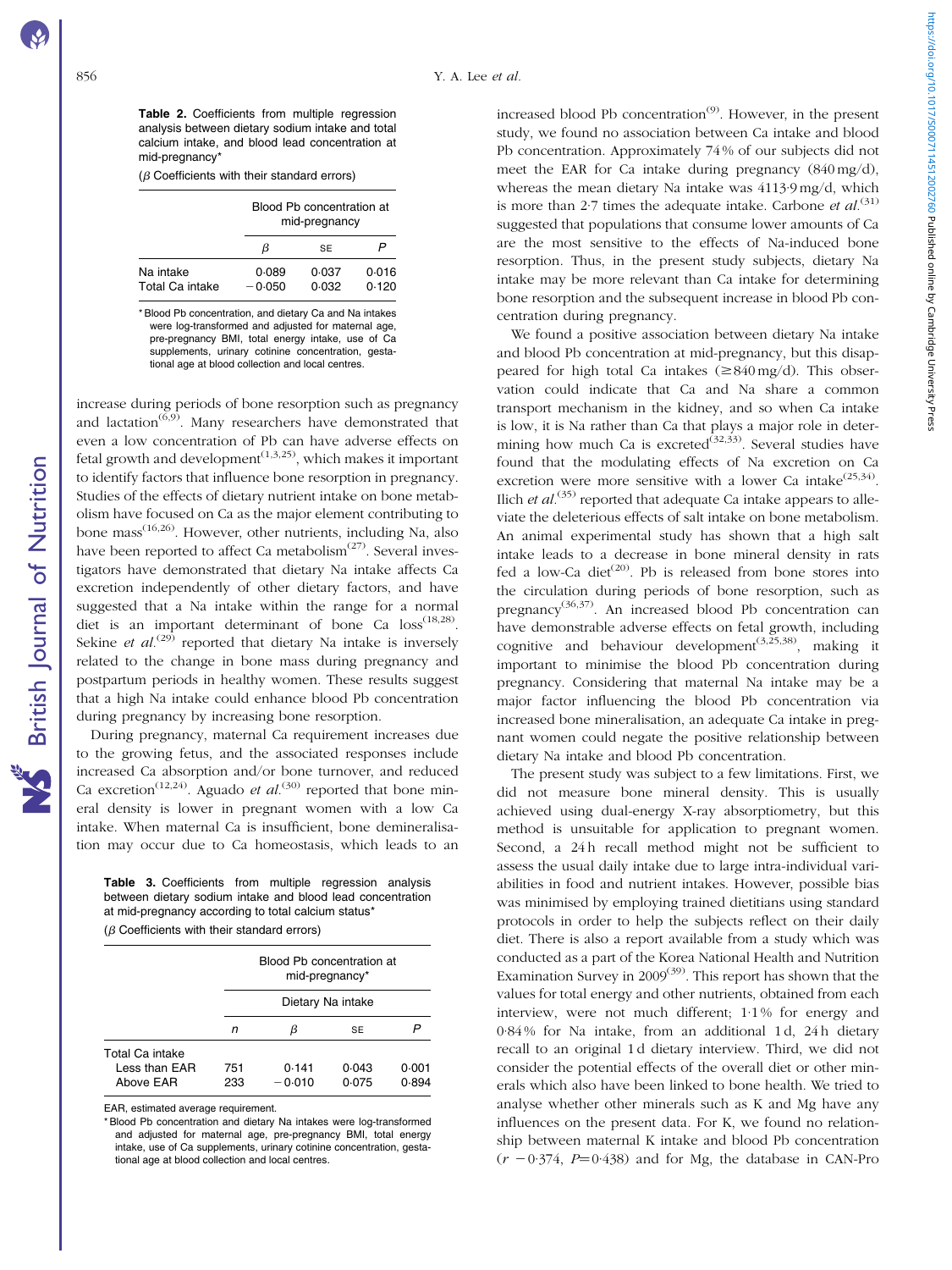3.0 (nutrient-intake assessment software program; Korean Nutrition Society) was insufficient to carry out the statistical analysis. Nonetheless, to the best of our knowledge, this is the first study involving a large cohort demonstrating a positive association of maternal dietary Na intake with blood Pb concentration during pregnancy.

In conclusion, we found that maternal Na intake was positively associated with blood Pb concentration at midpregnancy when the total Ca intake was below the EAR (840 mg/d). The findings of the present study suggest that adequate Ca with a low Na intake may play a beneficial role in decreasing the blood Pb concentration in pregnant women. The present results might not be applicable to other populations that consume diets that are high in Ca and low in Na.

### Acknowledgements

The present study was supported by the MOCEH Project of the Ministry of Environment, Republic of Korea. None of the authors has any conflicts of interest to declare. Y. A. L. conducted the statistical analyses, and wrote the manuscript. J.-Y. H. and K. N. K. assisted in the study design and analyses, and wrote the manuscript. Y. A. L and H. K. collected the dietary data. E.-H. H., H. P., M. H., Y. K. and Y.-C. H. conducted the research. N. C. designed the study and supervised all aspects of its implementation. All authors contributed to the preparation of the manuscript and approved the final version.

### **References**

- 1. Chen PC, Pan IJ & Wang JD (2006) Parental exposure to lead and small for gestational age births. Am J Ind Med 49, 417–422.
- 2. Borja-Aburto VH, Hertz-Picciotto I, Rojas Lopez M, et al. (1999) Blood lead levels measured prospectively and risk of spontaneous abortion. Am J Epidemiol 150, 590–597.
- 3. Chiodo LM, Jacobson SW & Jacobson JL (2004) Neurodevelopmental effects of postnatal lead exposure at very low levels. Neurotoxicol Teratol 26, 359–371.
- 4. Payton M, Riggs KM, Spiro A 3rd, et al. (1998) Relations of bone and blood lead to cognitive function: the VA Normative Aging Study. Neurotoxicol Teratol 20, 19–27.
- 5. Barry PS & Mossman DB (1970) Lead concentrations in human tissues. Br J Ind Med 27, 339-351.
- 6. Gulson BL, Jameson CW, Mahaffey KR, et al. (1997) Pregnancy increases mobilization of lead from maternal skeleton. J Lab Clin Med 130, 51–62.
- 7. Téllez-Rojo MM, Hernández-Avila M, Lamadrid-Figueroa H, et al. (2004) Impact of bone lead and bone resorption on plasma and whole blood lead levels during pregnancy. Am J Epidemiol 160, 668–678.
- 8. Gundacker C, Fröhlich S, Graf-Rohrmeister K, et al. (2010) Perinatal lead and mercury exposure in Austria. Sci Total Environ 408, 5744–5749.
- 9. Rothenberg SJ, Karchmer S, Schnaas L, et al. (1994) Changes in serial blood lead levels during pregnancy. Environ Health Perspect 102, 876–880.
- 10. Lee AY, Kim H, Kim KM, et al. (2008) The association of maternal food intake and blood lead levels in pregnant and their newborns. Mol Cell Toxicol 4, 61–65.
- 11. Hernández-Avila M, Smith D, Meneses F, et al. (1998) The influence of bone and blood lead on plasma lead levels in

environmentally exposed adults. Environ Health Perspect 106, 473–477.

- 12. Prentice A (2000) Maternal calcium metabolism and bone mineral status. Am J Clin Nutr  $71$ , 1312S-1616S.
- 13. Hertz-Picciotto I, Schramm M, Watt-Morse M, et al. (2000) Patterns and determinants of blood lead during pregnancy. Am J Epidemiol 152, 829-837.
- 14. Gulson BL, Mizon KJ, Palmer JM, et al. (2004) Blood lead changes during pregnancy and postpartum with calcium supplementation. Environ Health Perspect 112, 1499-1507.
- 15. Ettinger AS, Lamadrid-Figueroa H, Téllez-Rojo MM, et al. (2009) Effect of calcium supplementation on blood lead levels in pregnancy: a randomized placebo-controlled trial. Environ Health Perspect 117, 26–31.
- 16. Massey LK & Whiting SJ (1996) Dietary salt, urinary calcium, and bone loss. *J Bone Miner Res* **11**, 731-736.
- 17. Korea Center for Disease Control and Prevention (2009) The Fourth Korea National Health and Nutrition Examination Survey (KNHANES) – Nutrition Survey. Seoul: Ministry of Health and Welfare.
- 18. Ritchie LD, Fung EB, Halloran BP, et al. (1998) A longitudinal study of calcium homeostasis during human pregnancy and lactation and after resumption of menses. Am J Clin Nutr  $67$ , 693–701.
- 19. Sellmeyer DE, Schloetter M & Sebastian A (2002) Potassium citrate prevents increased urine calcium excretion and bone resorption induced by a high NaCl diet. J Clin Endocrinol Metab 87, 2008–2012.
- 20. Goulding A & Campbell D (1983) Dietary NaCl loads promote calciuria and bone loss in adult oophorectomized rats consuming a low calcium diet. *J Nutr* **113**, 1409–1414.
- 21. Chan AY, Poon P, Chan EL, et al. (1993) The effect of high sodium intake on bone mineral content in rats fed a normal calcium or a low calcium diet. Osteoporos Int 3, 341–344.
- 22. Kim BM, Ha M, Park HS, et al. (2009) MOCEH Study Group. The Mothers and Children's Environmental Health (MOCEH) study. Eur J Epidemiol 24, 573-583.
- 23. The Korean Nutrition Society (2010) Dietary Reference Intakes of Koreans. Seoul: The Korean Nutrition Society.
- 24. Black AJ, Topping J, Durham B, et al. (2000) A detailed assessment of alterations in bone turnover, calcium homeostasis, and bone density in normal pregnancy. J Bone Miner  $Res$  15, 557–563.
- 25. Zhu M, Fitzgerald EF, Gelberg KH, et al. (2010) Maternal low-level lead exposure and fetal growth. Environ Health Perspect 118, 1471-1475.
- 26. Devine A, Criddle RA, Dick IM, et al. (1995) A longitudinal study of the effect of sodium and calcium intakes on regional bone density in postmenopausal women. Am J Clin Nutr 62, 740–745.
- 27. Teucher B, Dainty JR, Spinks CA, et al. (2008) Sodium and bone health: impact of moderately high and low salt intakes on calcium metabolism in postmenopausal women. J Bone Miner Res 23, 1477-1485.
- 28. Jones G, Beard T, Parameswaran V, et al. (1997) A population-based study of the relationship between salt intake, bone resorption and bone mass. Eur J Clin Nutr 51, 561–565.
- 29. Sekine Y, Matsunaga N, Kokaze A, et al. (2003) Effects of nutrient and food intake on calcaneous bone mass among healthy Japanese women in the predelivery and postpartum periods. J Womens Health (Larchmt) 12, 643-654.
- 30. Aguado F, Revilla M, Hernández ER, et al. (1998) Ultrasonographic bone velocity in pregnancy: a longitudinal study. Am J Obstet Gynecol 178, 1016–1021.